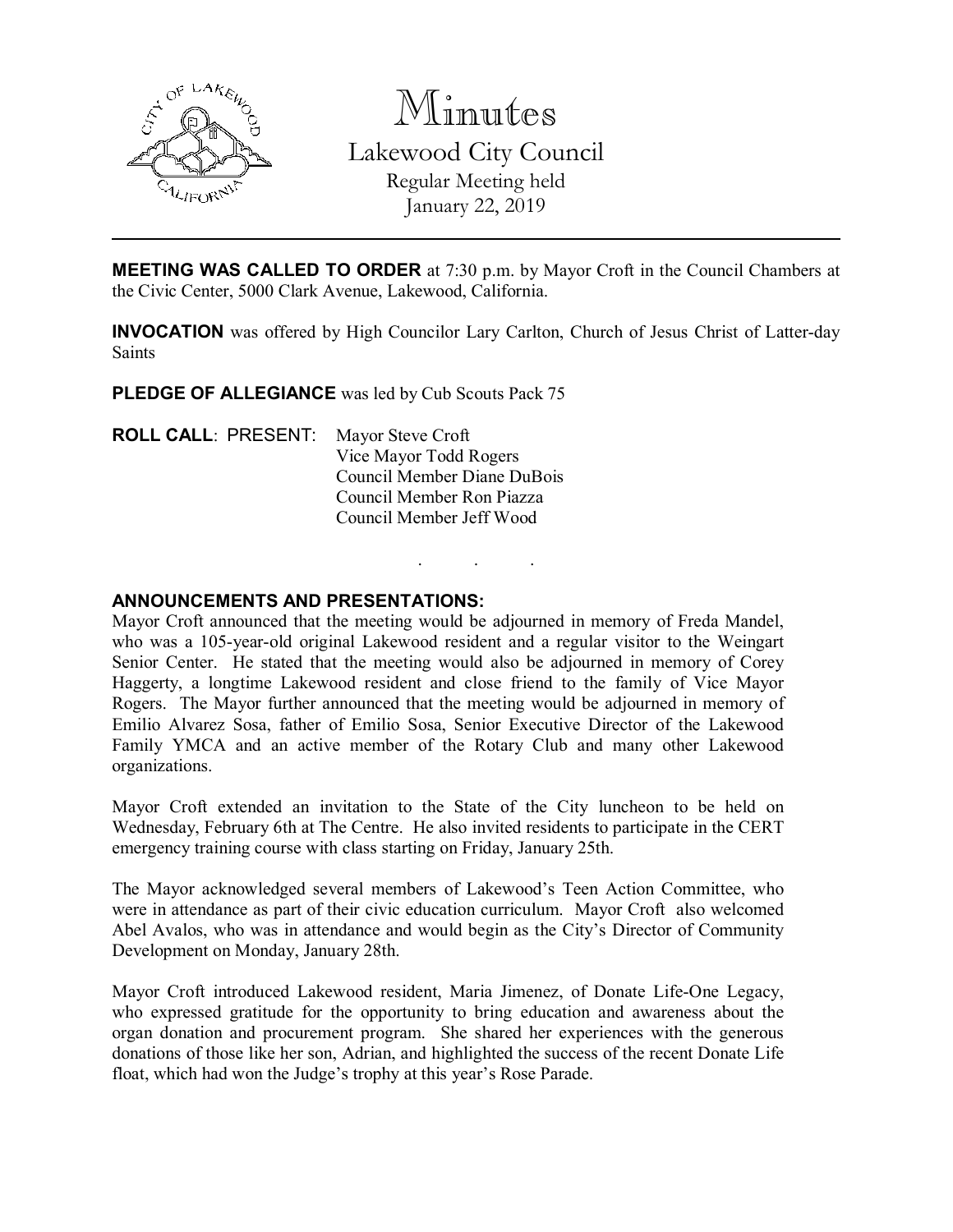## ANNOUNCEMENTS AND PRESENTATIONS: - Continued

Mayor Croft introduced Service Area Lieutenant Ciro Racowschi, who provided a Quarterly Public Safety Report from the Los Angeles County Sheriff's Department. Lieutenant Racowschi reported that overall, Part 1 crimes, which included homicides, rapes, and robberies, were down over 20% in the City from 2017. He stated that there had been two homicides in 2018 compared to three in the previous year, and that a slight uptick had been experienced in a couple of areas with arsons going from four in 2017 to six in 2018, and ten more rapes having been reported in 2018 compared to 2017. There were two rapes where the victim did not previously know the suspect and had met on social media. Seventeen of the twenty three incidents involved a named suspect. He continued by stating that in 2018, Lakewood Center Mall continued its downward trend in Part 1 incidents and experienced a substantial reduction in crime citing the ongoing partnership between mall management, mall security, the City and Lakewood Station helping insure that the mall remained a safe place to shop. He explained that the City had authorized additional overtime hours for motor officers, who targeted problem areas and traffic concerns throughout the City. Over 5,400 citations had been issued by the end of 2018 with a slight decrease from the previous year but with 64 fewer traffic collisions. He reported that for the year 2018, there were 37 package thefts from homes with ten occurring in the last quarter and none since the end of Christmas to the present. He stated that many residents had invested in video surveillance and alert systems which helped with the decrease in number. In three of the last eight incidents, a possible suspect vehicle had been picked up on three different cameras and an investigation had been ongoing. Lieutenant Racowschi explained that moving forward into 2019, the Lakewood service area team would partner with L.A. County Probation and conduct probation compliance searches. A recent search done just before Christmas had resulted in the arrest of two individuals who were out of compliance on probation. He noted that such operations would continue in 2019 with the hope for a positive impact on the quality of life in the City.

Vice Mayor Rogers, noting his service on the Public Safety Committee with Council Member Piazza, stated that the Committee would meet with the Sheriff's Department and public safety staff to discuss issues and potential strategies for dealing with public safety challenges. He emphasized the importance of Lieutenant Racowschi's statements pertaining to acquaintance rapes, where the suspect and the victim know one another, which also meant a serial rapist was not necessarily walking the streets of Lakewood attacking victims. Vice Mayor Rogers dispelled the notion that traffic enforcements were performed to generate revenue for the City citing the minimal revenue generated from traffic tickets written. He explained that the reason for the additional traffic enforcement was for traffic safety and that there was a direct correlation between the number of citations written and the number of traffic accidents stating the more citations that were written, the less accidents there were, resulting in fewer injuries and deaths that were traffic related. He further explained that the porch pirate situation was monitored each month and commended residents for taking steps to protect themselves. Vice Mayor Rogers requested an update on the ASAP/ALPR cameras positioned around the mall, particularly during the holiday season. Lieutenant Racowschi indicated that the cameras had a positive impact, citing the number of hits of vehicles with warrants or those that had been stolen. He cited the successes of other agencies using similar technology and stated they were worth their weight in gold.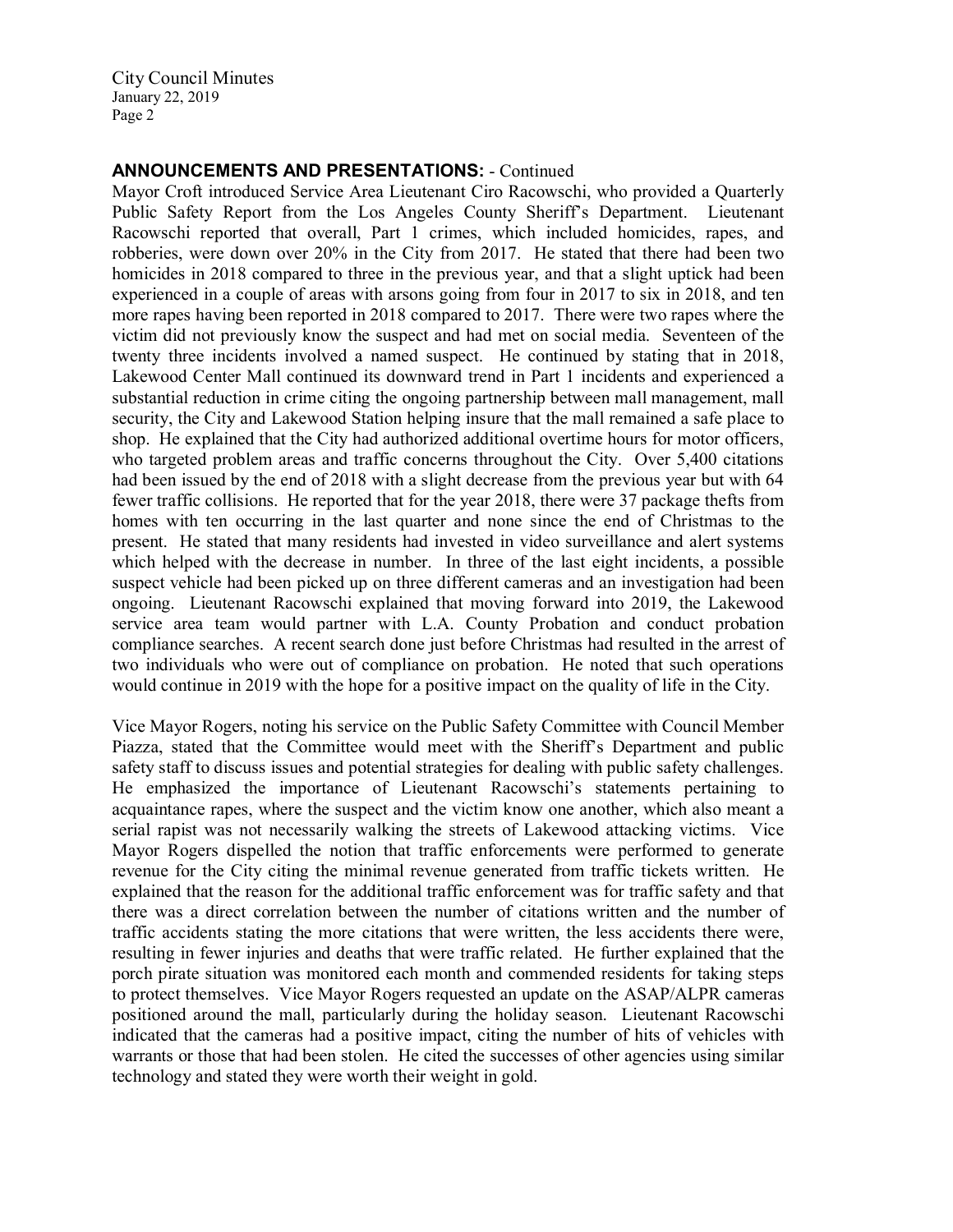## ANNOUNCEMENTS AND PRESENTATIONS: - Continued

Lieutenant Racowschi responded to Mayor Croft's and Council Member Wood's comments regarding the implementation of the safe drop off and exchange of items purchased online resulting in the reluctance to commit crimes in the lobby of the Sheriff's station by stating that social media applications, such as Facebook, were becoming the method to get messaging out to reach more residents on the availability of such options. He further stated, in response to Council Member Wood's concerns on IRS scams, that messages alerting residents would be distributed through social media sites as well as the City's website and eMag mailings.

. . .

#### ROUTINE ITEMS:

COUNCIL MEMBER PIAZZA MOVED AND COUNCIL MEMBER DUBOIS SECONDED TO APPROVE ROUTINE ITEMS 1 THROUGH 8.

- RI-1 Approval of Minutes of the Meetings held October 23, November 27, December 11, 2018, and January 8, 2019
- RI-2 Approval of Personnel Transactions
- RI-3 Approval of Registers of Demands
- RI-4 Report of City Council Committees' Activities
- RI-5 Approval of Monthly Report of Investment Transactions
- RI-6 Acceptance of Completion of Capital Improvement Project of SCADA System Upgrades
- RI-7 Acceptance of Notice of Completion for Public Works Project No. 2016-5, Stormwater and Runoff Capture at Bolivar Park, Reyes Construction, Inc.
- RI-8 Authorization of Architectural Services Dahlin Group Civic Center Doors

UPON ROLL CALL VOTE, THE MOTION WAS APPROVED:

AYES: COUNCIL MEMBERS: Piazza, DuBois, Rogers, Wood and Croft NAYS: COUNCIL MEMBERS: None

. . .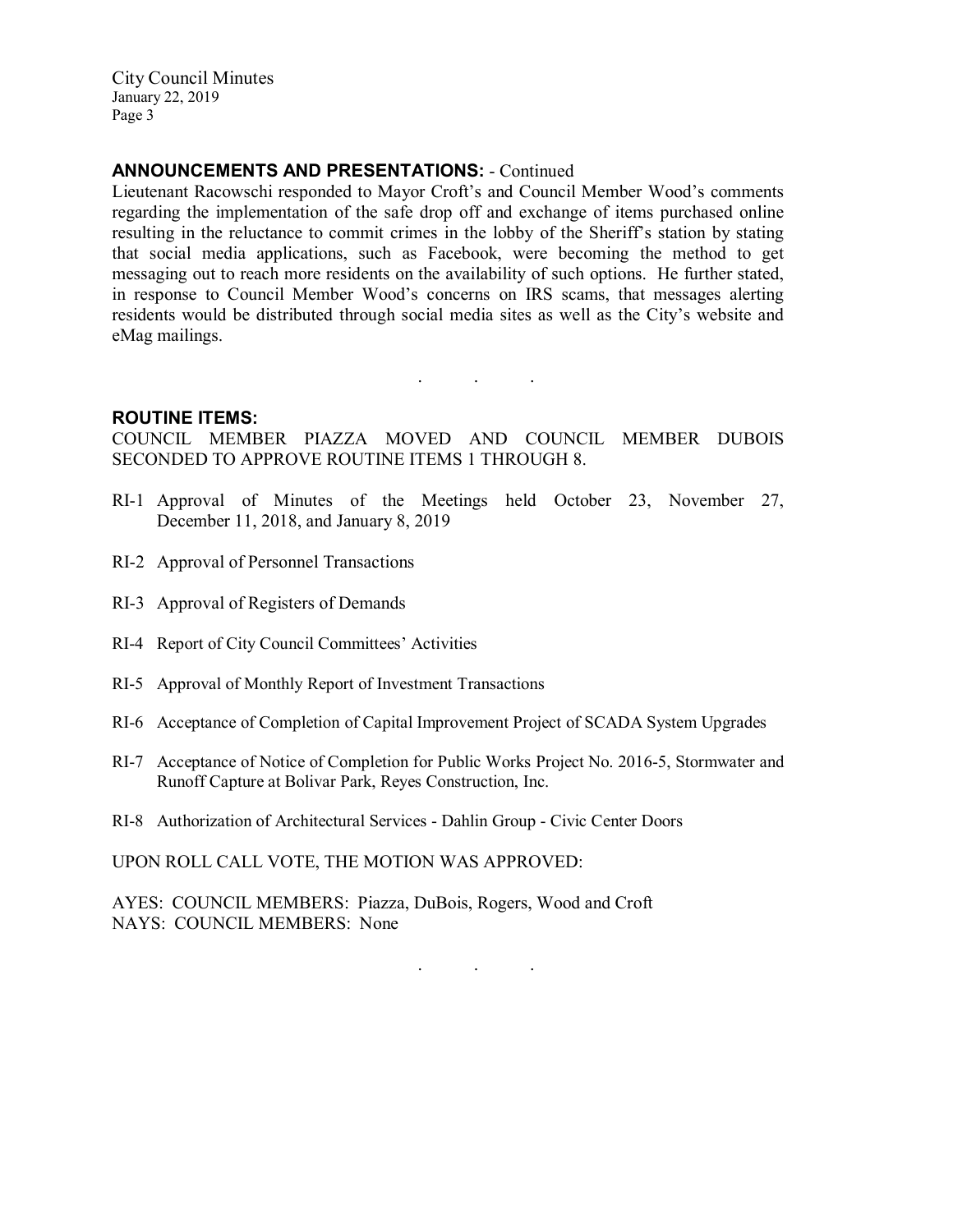# 3.1 • CITY INVESTMENT POLICY AND QUARTERLY SCHEDULE OF INVESTMENTS - AS OF DECEMBER 31, 2018

Jose Gomez, Director of Finance and Administrative Services gave a presentation based on the memo in the agenda. He reported that the City's Investment Policy was submitted for review and approval by the City Council annually, and that the Policy, last revised in January, 2015, reflected the addition of venue investment vehicles that were made available through the State approved list. He stated that a revised policy, which had been placed on the dais, indicated the suggested change of adding the position of the City Manager in his role in the oversight of the City's investments, specifically, with regards to making any changes in the delegation or in the responsibilities that the Administrative Services Department would handle, that a report to the City Council would be brought no later than the subsequent meeting. He advised that the contract investment manager, Public Financial Management (PFM), assisted the City in maintaining the safety and liquidity of the portfolio which were the two most important investment objectives but that they also exceeded the established investment yield benchmarks. It was the recommendation of staff that the City Council approve the Investment Policy, continue the investment management services of PFM, and receive and file the Quarterly Schedule of Investments for December 31, 2018.

Mr. Gomez introduced Richard Babbe, Senior Managing Consultant, and Sarah Meacham, Managing Director, of Public Financial Management (PFM), the City's investment advisor, who displayed slides and provided a market update and an overview of the economic conditions, U.S. Treasury yields and the specifics of the City's investment portfolio.

In response to Mayor Croft's inquiry pertaining to the impacts of the recent Federal government shutdown on investments, Ms. Meacham stated that while no effects had yet been felt, each week that the stoppage continued could slow down growth in the economy and could lead to interest rates being affected.

Mr. Babbe added that given the increase in uncertainty going into 2019, they were being more defensive on how the portfolio had been managed and noted their conservative approach while maintaining a "wait and see" attitude.

Council Member Piazza commented that the City's \$36 million in reserves represented fifty percent of the budget, and that while those were healthy figures, that striving for higher numbers would provide for adequate rainy day funds. He commended staff for their efforts to keep the City in a solid financial situation.

COUNCIL MEMBER WOOD AND VICE MAYOR ROGERS SECONDED TO APPROVE STAFF'S RECOMMENDATIONS. UPON ROLL CALL VOTE, THE MOTION WAS APPROVED:

. . .

AYES: COUNCIL MEMBERS: Piazza, DuBois, Rogers, Wood and Croft NAYS: COUNCIL MEMBERS: None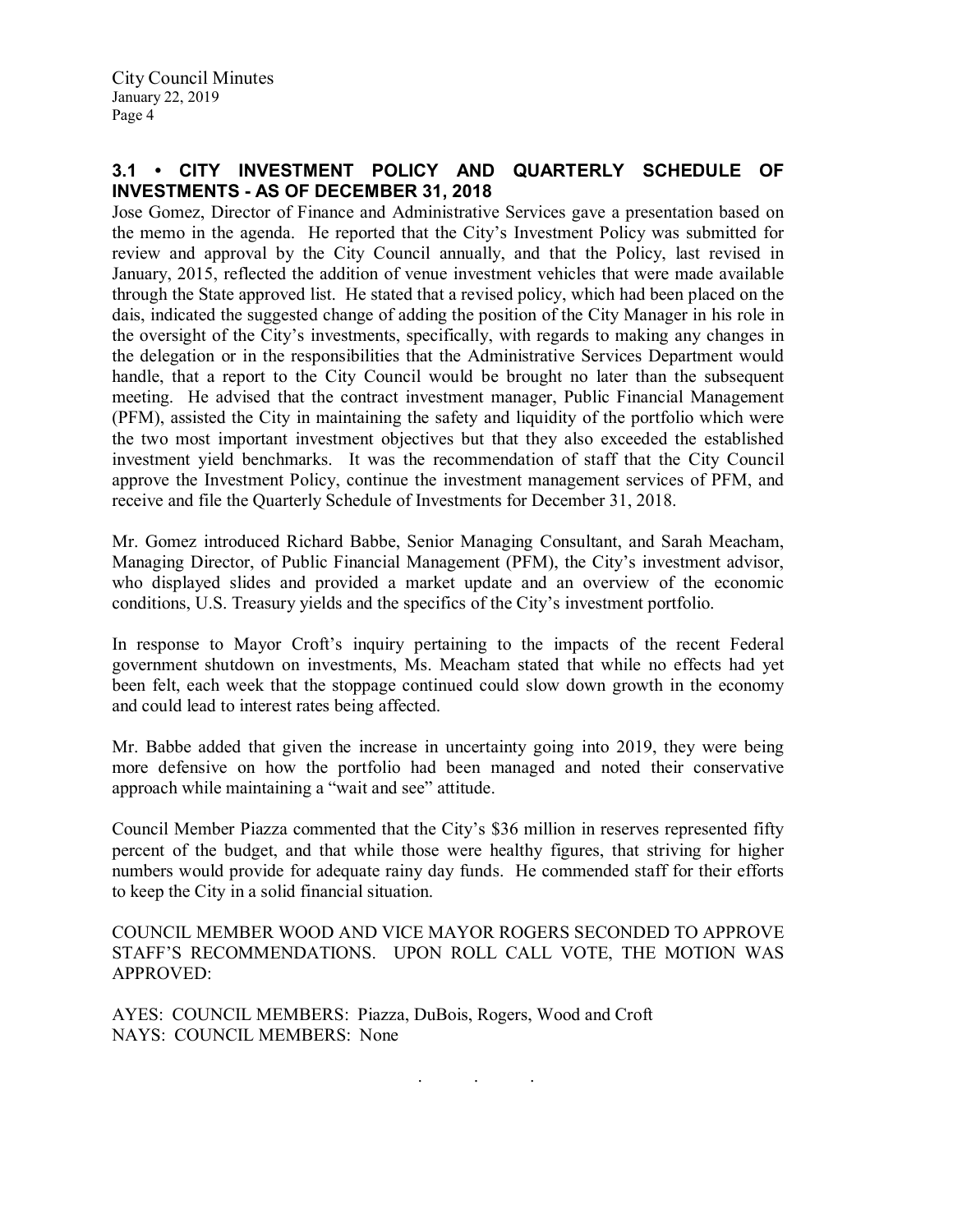# SUCCESSOR HOUSING ACTIONS

1. Approval of Register of Demands VICE MAYOR ROGERS MOVED AND COUNCIL MEMBER DUBOIS SECONDED TO APPROVE THE REGISTER OF DEMANDS. UPON ROLL CALL VOTE, THE MOTION WAS APPROVED:

AYES: COUNCIL MEMBERS: Piazza, DuBois, Rogers, Wood and Croft NAYS: COUNCIL MEMBERS: None

Responding to questions from Council Member Piazza about the impacts of the recent storms, Water Resources Director Jason Wen reported that in the last week, the rainfall amount had been approximately 5.2 inches and that from October to December, there had been a total of 4.1 inches, which brought the totals to approximately two thirds of the City's annual precipitation average.

. . .

Thaddeus McCormack, City Manager, explained that only a handful of trees had been impacted by the storms and that the saturation of the soil tested the bounds of the stability of many trees. There were three water leaks which occurred due to root damage from the loose soil.

Lisa Rapp, Director of Public Works, reported that with concerns regarding the saturation of the soil, there might have been issues with trees but there had actually only been two tree limb calls, one of which resulted in removal. She stated that Grant Pickering, the City's arborist, believed that having instituted heavier trimming this year helped reduce the number of broken limbs and downed trees.

Council Member Wood inquired whether storm drains were inspected and catch basin screens were cleared ahead of the rains. Ms. Rapp explained that the City had a routine catch basin cleaning program as well as a program to install full capture devices and excluders to keep trash out of the catch basins, which was an ongoing ten-year program.

Mr. McCormack stated that ahead of the storm, staff proactively checked and cleared storm drains. Ms. Rapp added that City staff also cleaned and checked all City buildings' roofs to clear clogging from the scuppers and downspouts.

## ORAL COMMUNICATIONS:

Jeff Masters, Lakewood, addressed the City Council regarding Sanitation District labor negotiations.

. . .

. . .